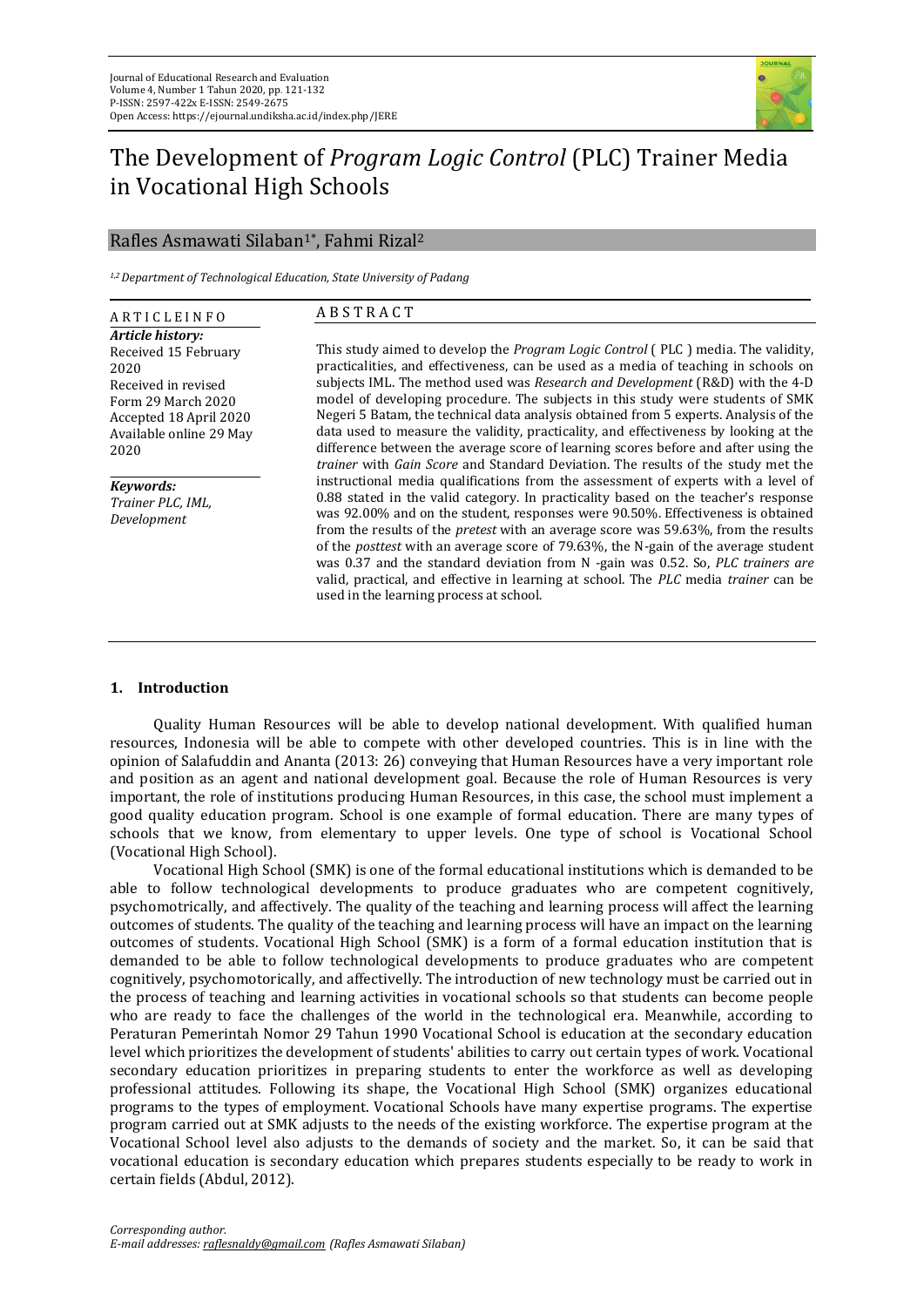The purpose of vocational secondary education according to UU No. 20 Tahun 2003, is divided into general objectives and special objectives. The general objectives of vocational secondary education are: (1) increasing the students' faith and piety in God Almighty; (2) developing the potential of students to become noble, healthy, knowledgeable, capable, creative, independent, democratic and responsible citizens; (3) develop the potential of students so that they have national insight, understand and appreciate the cultural diversity of the Indonesian nation. Whereas the specific objectives of vocational secondary education are: (1) preparing students to become productive people, able to work independently, fill existing job openings as secondary level workers according to their competence in the chosen expertise program; (2) preparing students to be able to choose a career, be tenacious and persistent in the competence, adapt in the work environment and develop professional attitudes in the area of expertise they are interested in; (3) equipping students with science, technology and art to be able to develop themselves in the future both independently and through higher education levels; and (4) equipping students with competencies that are following the chosen expertise program.

To achieve these objectives, the learning process must be optimal. Learning is a process of changing behavior better than the training process of adults. According to Sugihartono (2007: 74), learning is a process of behavior change as a result of the interaction of individuals with their environment in meeting their needs. Learning is a process of behavior change thanks to experience and practice. This means that the purpose of the activity is a change in behavior, both concerning knowledge, skills, and attitudes even covering all aspects of the organism or person (Djamarah and Zain, 2010). Learning is not a goal but a process to achieve the goal. Learning is a modification or reinforces behavior through experience (Hamalik, 2008). So, it can be said that the optimal learning process is very much needed to give rise to meaningful knowledge, skills, attitudes, or psychology experiences in children.

Optimal learning is one of the keys and learning processes that can develop children's abilities and can provide experiences to children who can later be implemented in social life. Learning is essentially a process of interaction between children and their environment both between children and children, children with learning resources, and children with educators. Learning activities will be meaningful for children if carried out in a comfortable environment and provide a sense of security for children. Learning is an effort of educators to help students in carrying out learning activities, to achieve satisfying learning outcomes (Isjoni, 2009). Meanwhile, Suparno (1997) states that meaningful learning is a learning process that involves new information related to the understanding structure that is already possessed by a person who is in the learning process. Learning takes place when students try to connect new phenomena into their knowledge structures. That is, the learning material must match the abilities of students and must be relevant to the cognitive structure of students. Therefore, lessons must be linked to concepts that students already have, so that these new concepts are truly absorbed by them. Thus, the intellectual and emotional factors of students are involved in learning activities.

According to Rivai and Nana (2005) in learning some conditions can support the creation of meaningful learning, namely: 1) The material learned must be associated with cognitive structures substantially and regularly. 2) Students have concepts that correspond to the material to be linked. 3) Students must have the will to connect the concept with cognitive structures substantially and regularly as well. To produce learning that can produce quality learning outcomes requires work by the teacher to design a learning process that can certainly help students develop. As well as the teacher must also collaborate aspects in learning. one important aspect of the learning process is the media.

Learning media can be understood as media used in the process and learning objectives. In essence, the learning process is also communication, then the learning media can be understood as a communication medium used in the communication process, learning media have an important role as a means to channel learning messages. According to Anderson (in Bambang Warsita, 2008), the media are divided into two categories, instructional aids, and instructional media. While Hamalik (in Azhar Arsyad, 2013), argues that the use of instructional media in the teaching and learning process can arouse new desires and interests, generate motivation and stimulation of learning activities, and bring psychological influences on students. The use of instructional media in the learning orientation will greatly assist the activeness of the learning process and deliver the message and content of the lesson at that time. In addition to arousing student motivation and interest, learning media can also help students improve understanding, present data attractively, and reliably. This explains that the presence of learning material media can be conveyed more easily and effectively to optimize learning both in terms of learning objectives and psychological students.

In Vocational High School, one of the known media is the type of media trainer. Khosnevis (in Syriac, 2006) trainer is an application simulation process of building a model of a real system or a proposed system, conducting experiments with the model to explain system behavior, study system performance, or to build a new system by desired performance. The media trainer that is often used is the Program Logic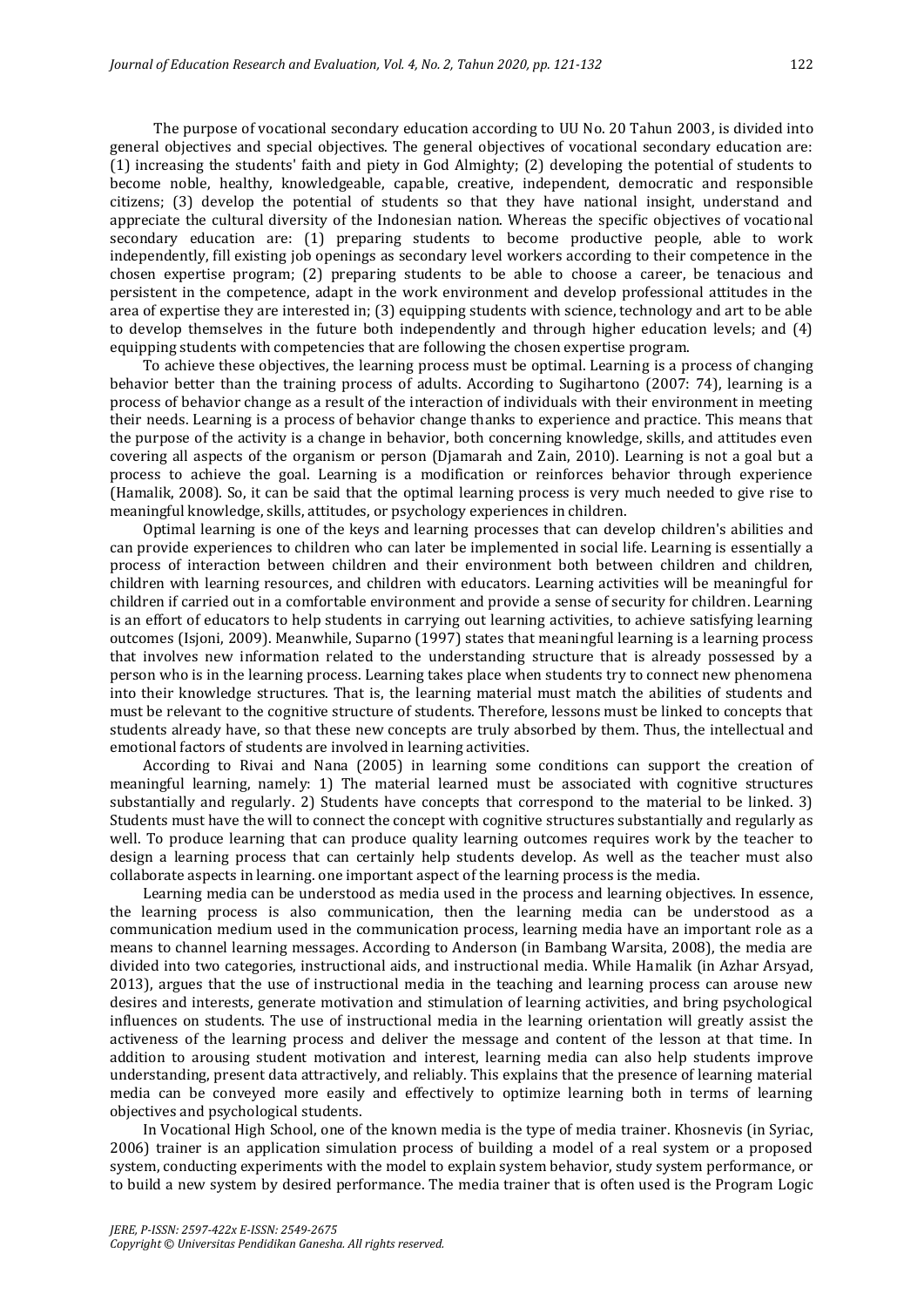Controller (PLC) trainer. According to the National Electrical Manufacturers (NEMA) (in Hutomo 2011: 3) the definition of Program Logic Controller is a digital electronic device that uses programmed memory so that it can store instructions-instructions from a particular function such as logic, sequential, timer, enumeration, and arithmetic in controlling the machine from the process. The program logic controllerbased control system is a unit that is not separate between the input, process, and output used for operations in the field of automatic machining control in the industrial world. This system is based on the controls program in the Program Logic Controller (Sudarto et al., 2019; Obermier et al., 2015).

Sudarto et al., (2019) define the Program logic Controller as follows: 1) Programmable can be programmed (Software based), this implies that the Program Logic Controller has the advantage of being able to be reprogrammed according to the user's wishes. The type of software that will be used depends on the type and type of PLC used where each product has software by its type (Barret, 2008). In general, the programming language used is often called a ledder diagram. ii) Logic Works based on logic created (Park et al., 2006). The logic here usually refers to Boolean logic consisting of AND, OR, and ON or OFF logic gates; 2) Controller (Brain) of a system, this means that PLCs that have been programmed into a central operational unit that can run or control other machines connected with the PLC (Cahyanto, 2014).

Sometimes, the implementation of learning in schools runs less effectively. Especially in SMK Negeri 5 Batam, from observations that have been made, some problems cause learning outcomes that are not maximum among them is very low student motivation, while this lesson requires critical thinking logic, especially when programming itself, so most students already consider this lesson a difficult subject. Another problem, the number of students with learning media in the form of PLC media trainers is still very small, namely the number of PLC media trainers owned by SMK Negeri 5 Batam, as many as 5 units for 40 students, so the usage ratio is 1: 8. This is not as expected. The 2018/2019 school year has also been evaluated to reduce the problem of comparative use of media trainers by dividing the three study groups. Learning outcomes obtained have a slight increase, reaching 55% graduation. In the learning process, the results obtained by students are not optimal as expected, especially the eyes of the Electric Motor Installation course in the basic competency of the Program Logic Controller. This is shown in table 01.

| No | Academic year | Number of students                                                                                                                                                                                                                                                                                                                                         | Graduation<br>percentage $(\% )$ | Percentage of<br>failure $(\%)$ |
|----|---------------|------------------------------------------------------------------------------------------------------------------------------------------------------------------------------------------------------------------------------------------------------------------------------------------------------------------------------------------------------------|----------------------------------|---------------------------------|
|    | 2017/2018     | 40                                                                                                                                                                                                                                                                                                                                                         | 48                               |                                 |
|    | 2018/2019     | 42                                                                                                                                                                                                                                                                                                                                                         |                                  |                                 |
|    |               | $\alpha$ (CMINIF D $\alpha$ , $\alpha$ , $\alpha$ , $\alpha$ , $\alpha$ , $\alpha$ , $\alpha$ , $\alpha$ , $\alpha$ , $\alpha$ , $\alpha$ , $\alpha$ , $\alpha$ , $\alpha$ , $\alpha$ , $\alpha$ , $\alpha$ , $\alpha$ , $\alpha$ , $\alpha$ , $\alpha$ , $\alpha$ , $\alpha$ , $\alpha$ , $\alpha$ , $\alpha$ , $\alpha$ , $\alpha$ , $\alpha$ , $\alpha$ |                                  |                                 |

**Table 1**. Student Learning Evaluation Results.

Source: (SMKN 5 Batam Curriculum/Academic 2017/2018, 2018/2019)

So that these problems can be overcome, the authors are interested in developing the learning media in the form of PLC trainers to support the learning process of electric motor installation training in SMK Negeri 5 Batam. This media trainer is expected to be a solution to improve the effectiveness of student learning at SMK Negeri 5 Batam, especially in the field of electric power installation engineering in subjects Electric Motor and PLC Installation. The purpose and focus of this research are to develop a PLC Trainer media that is validity, practicality, and effectiveness, can be used as learning media in schools on IML subjects.

#### **2. Method**

This research is included in research and development. The procedure for developing a Program Logic Controller (PLC) trainer in ship electrical control system subjects uses the 4-D model which is the main stages, definitions, design, development, and disseminate. The 4-D model was chosen in this study because the development model has a systematic procedure, following the problems underlying this research. This PLC media trainer was developed to increase the ability, creativity, and independence of students in learning on electric motor installation subjects. The development of trainer media is carried out with a 4-D research and development model, the stages of development: a) the defining stage, in the form of initial to final analysis, student analysis, concept analysis, task analysis, goal analysis, and results; b) the planning stage (Design), in the form of simulator design; c) Development stage (Development) in the form of validation, practicality, and effectiveness tests using simulators; and d) Disseminate stage in the form of the dissemination stage of the simulator that has been developed.

This simulator has been through the stages of testing the validity, practicality, and effectiveness. In the validity trial, it is done by asking opinions from the validator through a questionnaire. From the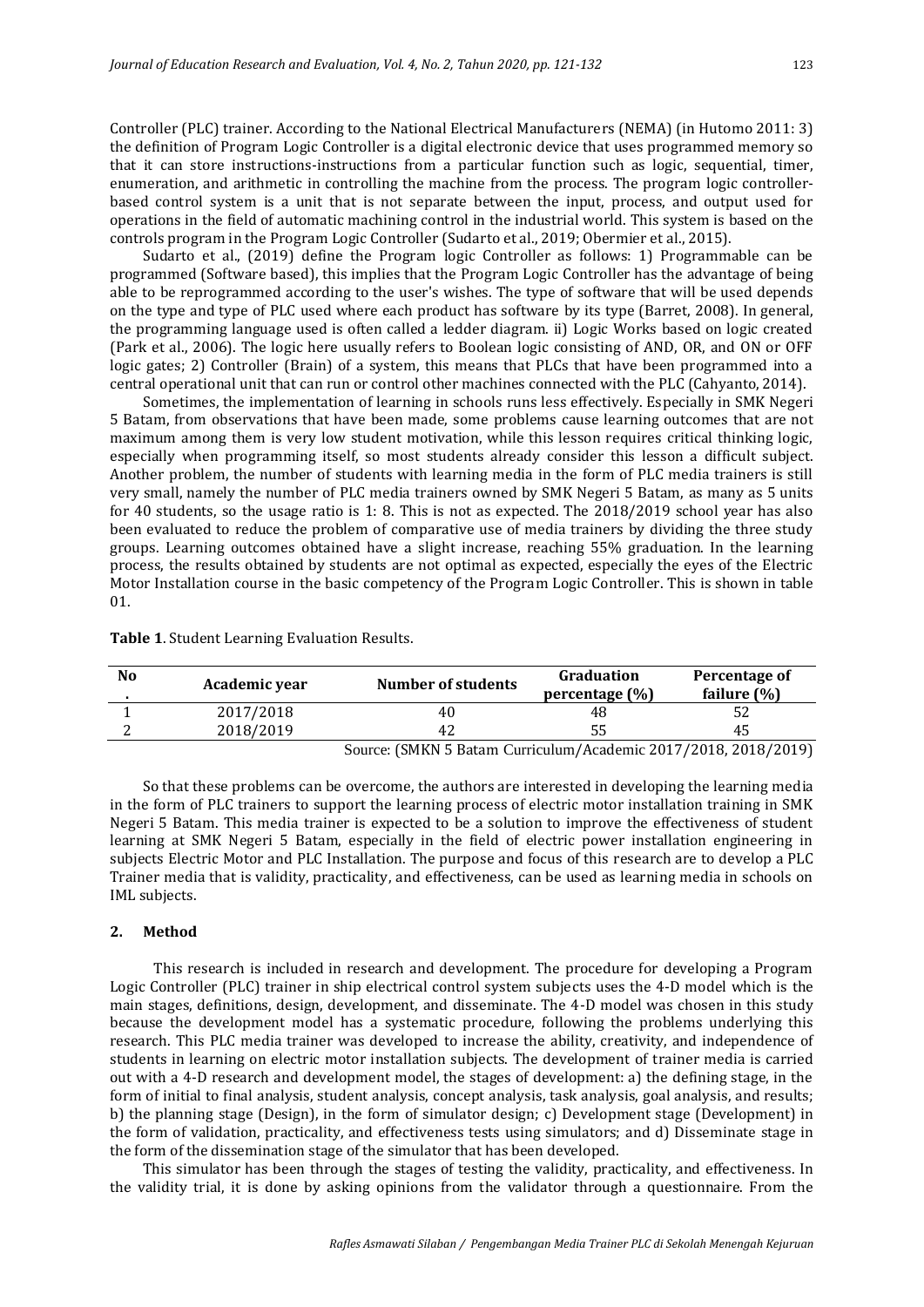validity trial conducted after several revisions, a valid PLC trainer media results will be used as one of the learning media. Practicality testing is done by asking opinions from the student-teacher and student through a questionnaire. From this practicality test, it is obtained that the simulator is practically used as a learning medium.

Effectiveness testing is done by looking at the comparison between student learning outcomes using a simulator by not using a simulator, the effectiveness of the trials conducted shows that the simulator can improve learning outcomes and can save time, then this simulator is one of the effective learning media for used as a learning media. Testing instrument testing is done by comparing the instruments on the material that has been taught. Technically, the instrument lattice is made as a guideline for selecting test items. The way to find the validity of this item is to use the Corrected Product Moment table with a significant level of 0.30%. If rpbi> rtabel the item is declared valid, and if rpbi <rtabel the item is invalid and declared invalid. Validation test items or formula questions used according to (Saifuddin Azwar, 2014: 154):

$$
\gamma_{pbi} = \left(\frac{Mp - Mt}{St}\right)\sqrt{\frac{p}{q}}
$$
 (1)

Keterangan:

r pbi = Biserial Correlation Coefficient.

 $M p = A$ verage score of the subject that answers correctly for items whose validity is sought.

M t = Average Total Score.

S t = Standard deviation of the total score.

p = student proportion who answered right.

q = student proportion that answers incorrectly.

The test criteria are rpbi> rtabel then the test item is declared valid and if rpbi <rtable then the test item is invalid and declared null.

Test reliability functions indicate whether a test is good enough to be used as a reliable data collection tool. To measure the reliability of the test in the study used the Richardson 20 formula (K-R.20) in Arikunto (2009: 103):

$$
r_{11} = \left(\frac{n}{n-1}\right) \left(\frac{S^2 - \sum pq}{S^2}\right) \tag{2}
$$

Information:

r tt = overall test reliability.

p = proportion of subjects who answered the item correctly.

 $q =$  the proportion of subjects who answered the item incorrectly.  $(q = 1-p)$ .

 $\Sigma$ pq = the number of times the product of p and q.

n = number of test items.

S = standard deviation.

Classification index of reliability problems can be classified as t table 2:

**Table 2** . Classification of Reliability Index Questions

| N <sub>0</sub> | <b>Distinguishing Power Index</b> | <b>Classification</b>                                                                                                                                                                                                          |
|----------------|-----------------------------------|--------------------------------------------------------------------------------------------------------------------------------------------------------------------------------------------------------------------------------|
|                | $0.90 \le r \le 1.00$             | Very high                                                                                                                                                                                                                      |
|                | $0.70 \le r \le 0.90$             | High                                                                                                                                                                                                                           |
|                | $0.40 \le r \le 0.70$             | Average                                                                                                                                                                                                                        |
|                | $0.20 \le r \le 0.40$             | Low                                                                                                                                                                                                                            |
|                | $0.00 \le r \le 0.20$             | Very Low                                                                                                                                                                                                                       |
|                |                                   | $C_1$ . $A_2$ $A_3$ $A_4$ $A_5$ $A_6$ $A_7$ $A_8$ $A_9$ $A_1$ $A_2$ $A_3$ $A_1$ $A_2$ $A_3$ $A_4$ $A_5$ $A_7$ $A_8$ $A_9$ $A_1$ $A_2$ $A_3$ $A_4$ $A_5$ $A_7$ $A_8$ $A_9$ $A_1$ $A_2$ $A_3$ $A_4$ $A_5$ $A_7$ $A_8$ $A_9$ $A_$ |

Source: Arikunto (2009: 75)

Each question analyzed needs to be classified as a question that remains in use, and therefore the reliability of the questions is measured to confirm the problem. The level of difficulty of the problem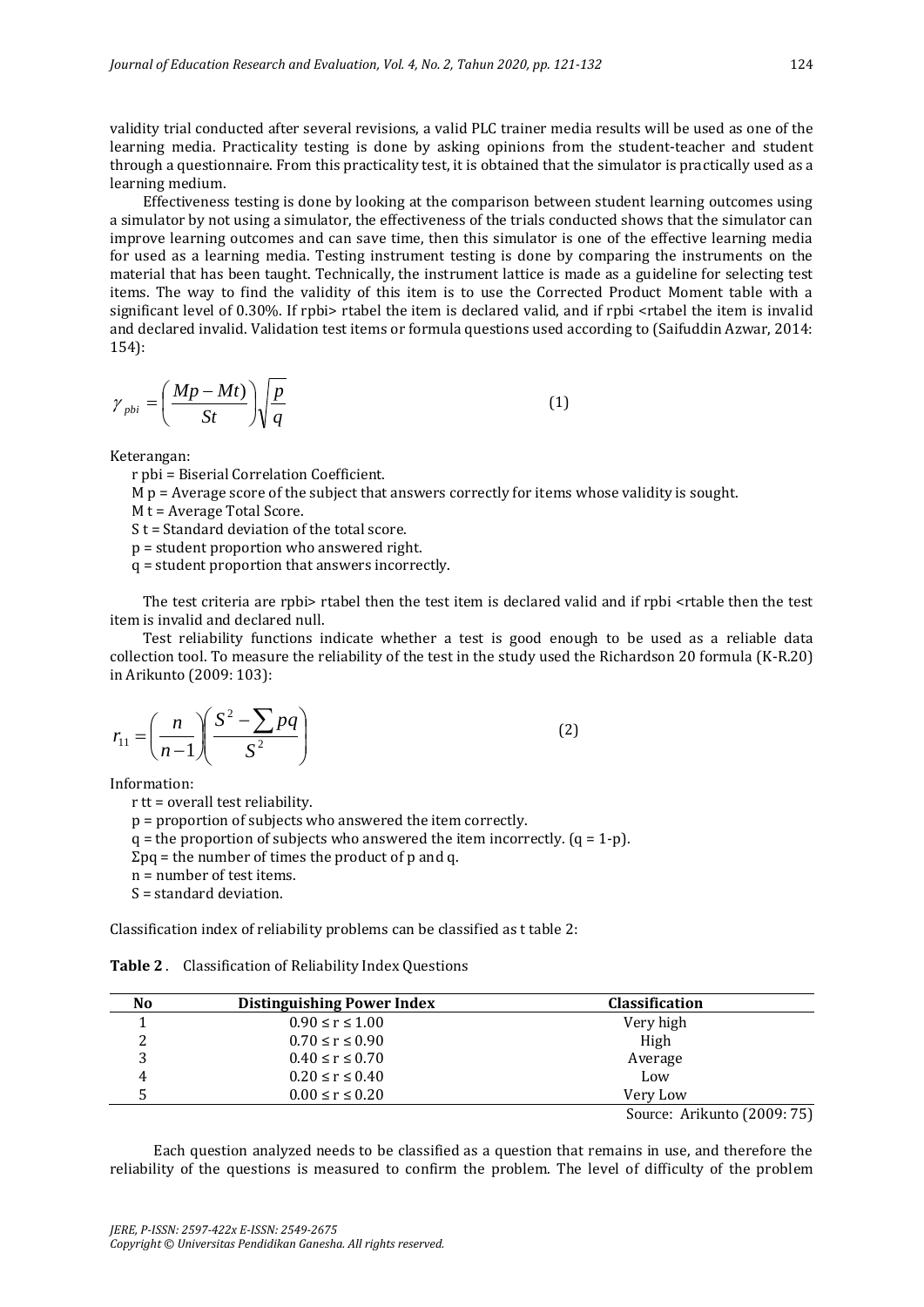according to Arikunto (2009: 207) "is a number that shows the difficulty and ease of a problem". In determining the level of difficulty in the problem used in the equation:

$$
P = \frac{B}{Js} \tag{3}
$$

Information:

P = Difficulty level.

B = Number of students who answered the questions correctly.

Js = Total number of students who took the test.

**Table 3 .** Difficulty Classification

| No | Difficulty Index     | <b>Classification</b> |
|----|----------------------|-----------------------|
|    | $0.00 < r \leq 0.20$ | Very high             |
| ▵  | $0,20 < r \leq 0,40$ | High                  |
|    | $0.40 < r \leq 0.60$ | Average               |
| 4  | $0.60 < r \leq 0.80$ | Low                   |
|    | $0.80 < r \le 1.00$  | Very Low              |
|    |                      |                       |

Source: Arikunto (2009: 210)

The distinguishing power (D) of the questions is an indicator to distinguish between students who are smart and not smart. The formula to calculate the power of difference is:

$$
D = \frac{B_A}{J_A} - \frac{B_n}{J_B} = P_A - P_B \tag{4}
$$

Information:

D = Power of distinguishing problems.

JA = Number of participants in the upper group.

JB = Many lower group participants.

BA = Number of top group participants who answered correctly.

BN = Number of participants in the lower group who answered correctly.

**Table 4**. Distinguishing Power Table

| No | <b>Distinguishing Power Index</b> | <b>Classification</b>                    |
|----|-----------------------------------|------------------------------------------|
|    |                                   | Very high                                |
|    | $0.70 \le D \le 1.00$             |                                          |
|    | $0.40 \le D \le 0.70$             | High                                     |
| 2  | $0.20 \le D \le 0.40$             | Average                                  |
| 4  | $0.00 \leq D \leq 0.20$           | Low                                      |
|    | <b>Negatif</b>                    | Very Low                                 |
|    |                                   | $C_{\text{oumax}}$ , Arilusto (2000.210) |

Source: Arikunto (2009:218)

Analysis of efficacy data conditioned to obtain data on the feasibility of a product to be developed. Data collection techniques using data effectiveness analysis is through tests because the ability of an object to be measured in this study is the result of learning. The design of student learning ability test can be seen in the following table:

| Table 5. One Group Pretest-Postest Design |  |  |  |  |  |
|-------------------------------------------|--|--|--|--|--|
|-------------------------------------------|--|--|--|--|--|

| Pre test | <b>Treatment</b> | <b>Posttest</b> |
|----------|------------------|-----------------|
| m.       | . .              | m               |
|          |                  |                 |

Source: Sugiyono (2009:75)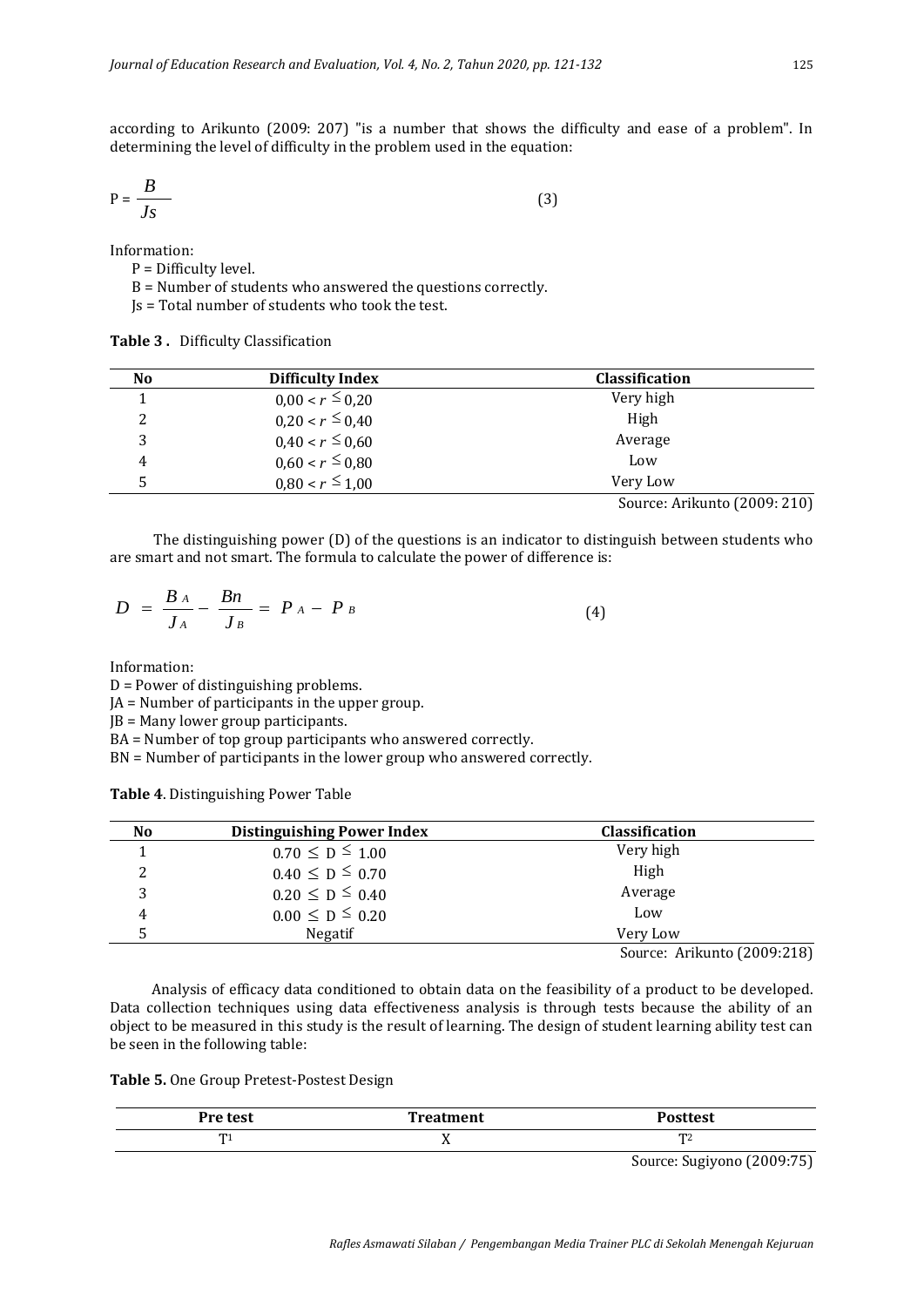Keterangan:

- $T^1$  = The pretest before the treatment given
- $T^2$  = The posttest after the treatment given
- $X =$ The treatment towards the study group that used the tool

After that, comparing the pretest and postest score using Gain Score formula in Hake (1999)

$$
\begin{array}{ccc}\n & (S_{Post}) & - & (S_{Pre}) \\
\text{Gain (g)} & = & - \\
 & & S_{Max} & - & (S_{Pre})\n\end{array}
$$

Keterangan:

g = *Gain Score* Spre = *Pretest score* Spost = *Post test score*

**Tabel 6.** Kategori *Gain Score*

| No | <b>Gain Score</b>     | <b>Kategori</b> |  |
|----|-----------------------|-----------------|--|
|    | g > 0,70              | High            |  |
|    | $0,30 \le g \le 0,69$ | Average         |  |
| ັ  | g < 0.29              | Low             |  |

Source: Hake (1999)

## **3. Result and discussion**

#### **Validation Stage**

The data validity of the tools and the PLC media trainer guidance carried out using a questionnaire (Questionnaire). The validation test phase of the tool is carried out so that the product being developed can be known for its suitability based on expert judgment. The purpose of validation activities is held to obtain valid status in this study from experts.

Validation test data obtained through the instrument was validation completed by 5 Validator. The input from the expert is used as a material for product revision validation, which was first conducted by experts in learning materials. This validation is carried out by 3 validators who are competent in their fields. The validation of the material expert aims to find out the accuracy and suitability of the material of the product being developed whether it is following learning needs. The validation sheet contains didactic requirements, construction aspects, and technical requirements. Validation is done by 5 Validator, 3 HLI media, and two subject matter experts.

**Table 7.** Media Validator PLC Trainer validation

| N <sub>0</sub> | <b>Rating items</b>                                                       |      | Informatio   |
|----------------|---------------------------------------------------------------------------|------|--------------|
|                |                                                                           | v    | n            |
|                | <b>Didactic Requirements</b>                                              |      |              |
|                | <i>PLC Trainer</i> Refers to the curriculum in SMK                        | 1.00 | Valid        |
| 2              | PLC trainers Support the activities of understanding concepts in learning | 0.90 | Valid        |
| 3              | PLC trainers Improve the quality of the learning process.                 | 0.95 | Valid        |
| 4              | PLC trainers Consider the character of students in learning               | 0.80 | Valid        |
| 5              | PLC trainers guide students in learning                                   | 0.85 | Valid        |
| 6              | PLC Trainer Attracts student's interest and attention in learning.        | 0.85 | Valid        |
|                | Average                                                                   | 0.89 | <b>Valid</b> |
| N <sub>0</sub> |                                                                           | V    | Informatio   |
|                | <b>Rating Items</b>                                                       |      | n            |
|                | <b>Construction Aspects</b>                                               |      |              |
| 1              | PLC Trainer Supports the achievement of learning objectives               | 1,00 | Valid        |
| 2              | PLC trainer Contains learning material.                                   | 0,90 | Valid        |
| 3              | The use of PLC trainers can be used easily by students                    | 0.85 | Valid        |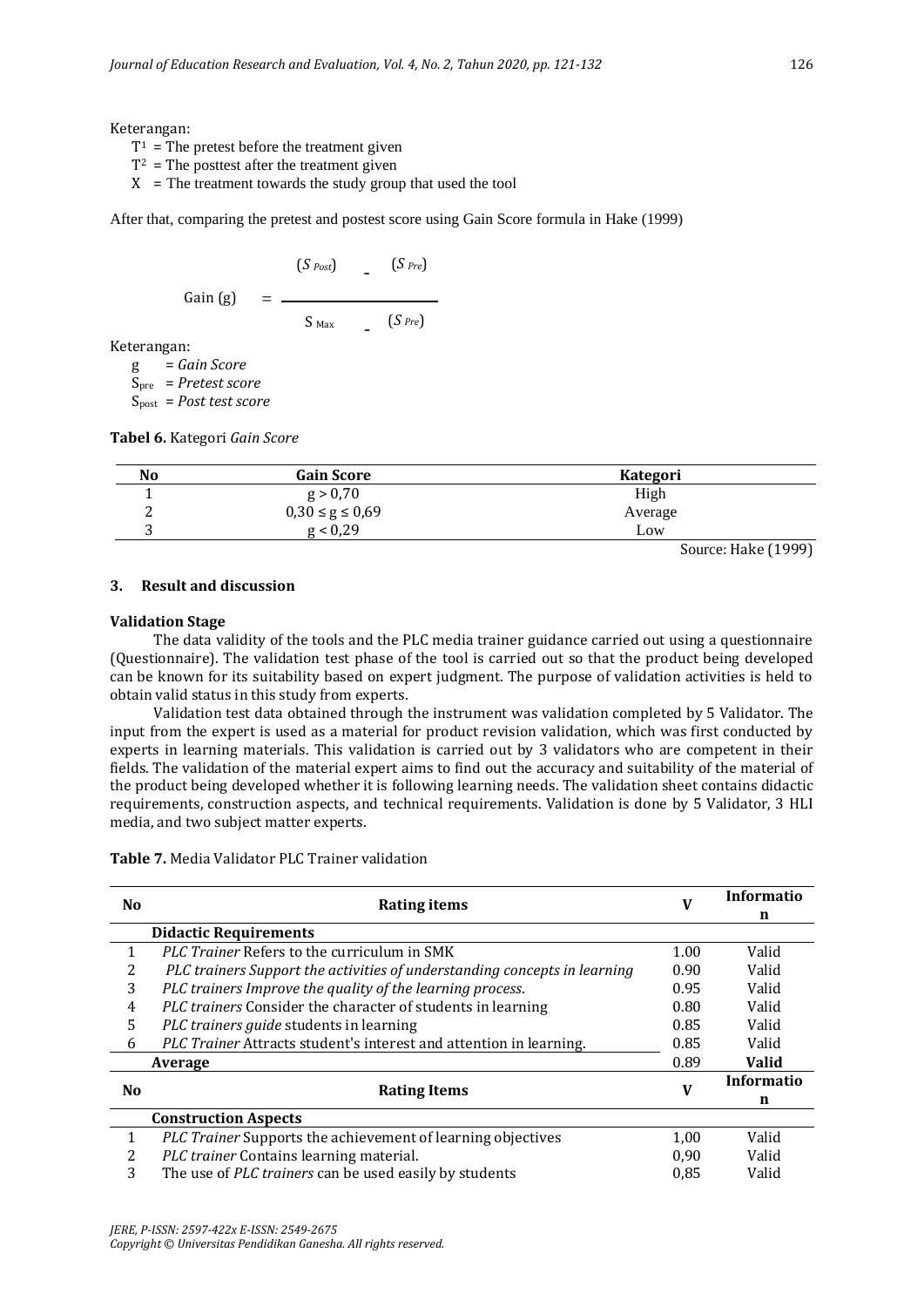| 4              | PLC trainers can be used for independent learning                               | 0,85 | Valid        |
|----------------|---------------------------------------------------------------------------------|------|--------------|
| 5              | PLC trainers Become more interesting learning                                   | 0,85 | Valid        |
| 6              | PLC (Four in One) trainers can improve student learning motivation              | 0,80 | Valid        |
|                | Average                                                                         | 0,88 | Valid        |
| N <sub>0</sub> |                                                                                 | V    | Informatio   |
|                | Rating items                                                                    |      | n            |
|                | <b>Technical Requirements</b>                                                   |      |              |
| 1              | The appearance of the PLC (Four in One) Trainer is attractive                   | 0,85 | Valid        |
| 2              | The PLC simulation display used is interesting                                  | 0.85 | Valid        |
| 3              | The PLC Trainer component is clear and can be understood by students            | 0,90 | Valid        |
| 4              | The layout of the components in each trainer is following the trainer's<br>name | 0.90 | Valid        |
| 5              | Wiring each component is neatly installed address                               | 0.80 | Valid        |
| 6              | Wiring each component has been installed firmly                                 | 0,90 | Valid        |
| 7              | Connection process between the basic PLC trainer, PLC Motor control,            | 0,95 | Valid        |
|                | PLC Water level simulation, PLC Traffic light functioning.                      |      |              |
|                | Rata-rata                                                                       | 0,87 | <b>Valid</b> |

The results of the data analysis of the validity of the media trainer PLC which is used as a medium of learning on the installation of an electric motor can be seen that the average of 0.89 in didactic terms valid category, aspects of construction was 0.88 with a valid category, and the technical requirements of 0.87 to category valid. Results of the assessment of each aspect of validator can take an average of the overall validity of the tool with the conclusion that the media trainer who developed the said category "Valid".

## **Data Analysis of Practicality**

Practicalities Based on Teacher Response

Practicality test data was obtained from completing the practicality questionnaire of the use of tools as learning media by teachers and students. Practicality data is taken through a questionnaire filled out by the subject teacher, the head of the Electrical Engineering department. The results of the questionnaire by teachers can be seen in Table 8 as follows:

| No              | <b>Rating Item</b>                                                             | G1                      | G2                      | G <sub>3</sub>          | Σ                                       | percenta<br>ge | Category       |
|-----------------|--------------------------------------------------------------------------------|-------------------------|-------------------------|-------------------------|-----------------------------------------|----------------|----------------|
| <b>Material</b> |                                                                                |                         |                         |                         |                                         |                |                |
| $\mathbf{1}$    | PLC Trainer already follows the wishes of<br>the user                          | 5                       | 5                       | 5                       | $\frac{1}{5}$                           | 100,00         | Very Practical |
| $\overline{2}$  | The use of <i>PLC trainers</i> can arouse<br>student interest in learning      | 4                       | 4                       | 5                       | $\frac{\bf 1}{\bf 3}$                   | 86,67          | Very Practical |
| 3               | Learning to use a PLC trainer makes<br>students understand the material faster | 5                       | 5                       | $\boldsymbol{4}$        | $\mathbf{1}$<br>$\overline{\mathbf{4}}$ | 93,33          | Very Practical |
| $\overline{4}$  | The use of PLC Trainers makes learning<br>more interesting                     | 4                       | 5                       | 4                       | $\mathbf{1}$<br>$\overline{\mathbf{3}}$ | 86,67          | Very Practical |
| 5               | PLC trainers can be implemented by the<br>Teacher                              | 5                       | 4                       | $\overline{\mathbf{4}}$ | $\frac{1}{3}$                           | 86,67          | Very Practical |
| 6               | he PLC trainer is designed according to the<br>learning material               | 5                       | $\overline{\mathbf{4}}$ | 4                       | $\frac{1}{3}$                           | 86,67          | Very Practical |
| $7\overline{ }$ | Use of PLC Trainer Saves time in<br>presenting material                        | 5                       | 5                       | 5                       | 1<br>5                                  | 100,00         | Very Practical |
| 8               | PLC trainers can be independent learning<br>trainees by students               | 5                       | 5                       | 5                       | 1<br>5                                  | 100,00         | Very Practical |
| 9               | PLC trainers have clear instructions                                           | 5                       | $\overline{\mathbf{4}}$ | 4                       | $\frac{1}{3}$                           | 86,67          | Very Practical |
| 10              | PLC Trainer helps Teachers provide<br>learning experiences for students        | 5                       | 5                       | 5                       | $\frac{1}{5}$                           | 100,00         | Very Practical |
| 11              | Trainer PLC and teachers develop<br>students' knowledge                        | $\overline{\mathbf{4}}$ | 4                       | 5                       | $\frac{1}{3}$                           | 86,67          | Very Practical |
| 12              | The learning process uses a student-                                           | 4                       | 4                       | 5                       | $\mathbf{1}$                            | 86,67          | Very Practical |

## **Table 8.** Results of Practicality by Teachers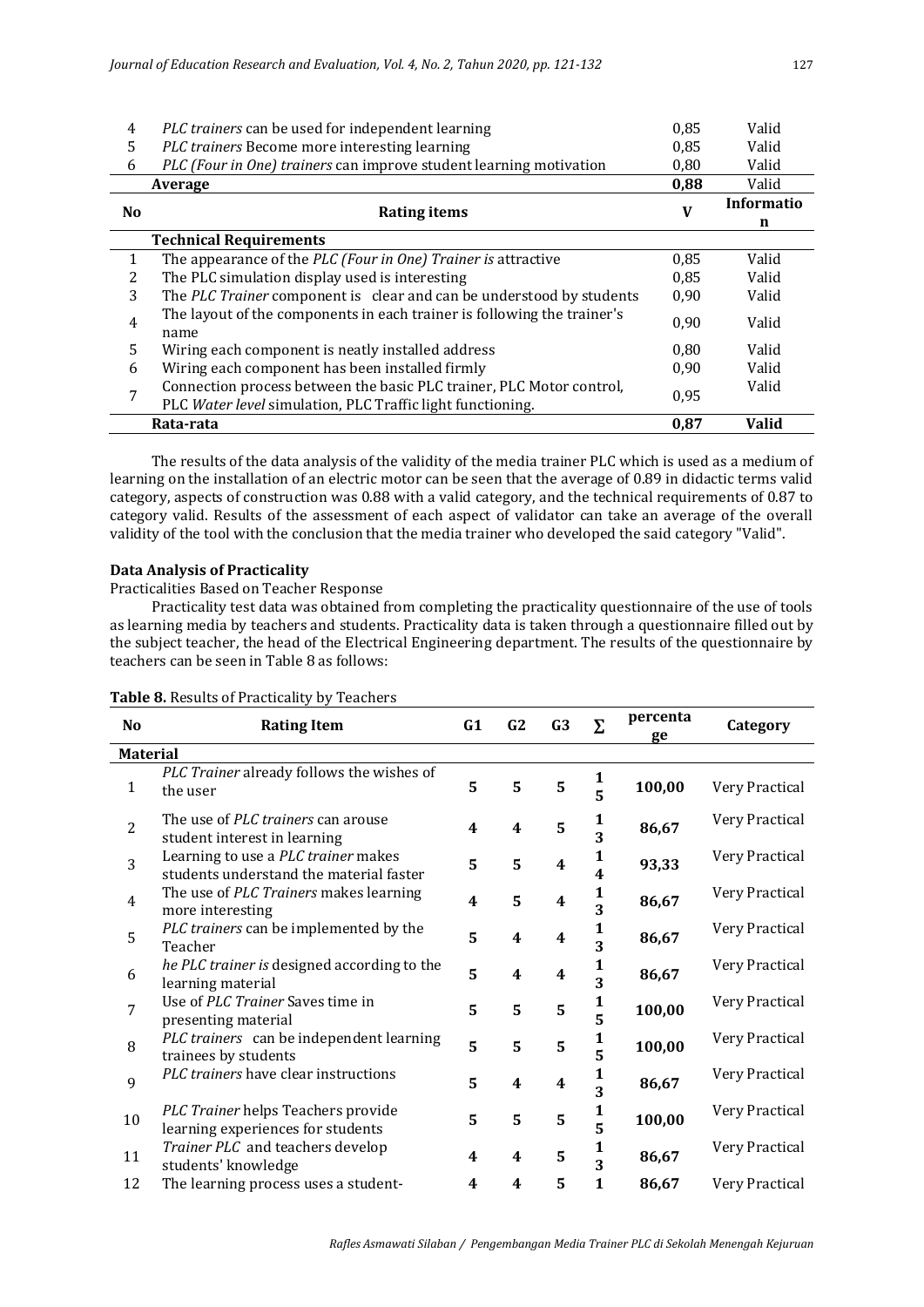| 13      | centered PLC trainer<br>With the PLC Trainer Learning aids in<br>conveying material | 4 | 5 | 93,33 | Very Practical                  |
|---------|-------------------------------------------------------------------------------------|---|---|-------|---------------------------------|
| 14      | PLC trainers Easy to understand by<br>students                                      | 5 |   | 93,33 | Very Practical                  |
| 15      | As a learning motivation for students                                               | 5 |   | 93,33 | Very Practical                  |
| Average |                                                                                     |   |   | 92,00 | <b>Verv</b><br><b>Practical</b> |

Based on Table 8 on top of the media trainer can be seen that the value of the average score was 92.00%, a product developed is worth very practical.

Practicalities Based on Student Response

The practicality of using the PLC media trainer as a learning medium is also obtained by students' responses about the practicality of using the simulator which can be seen in the table below:

**Table 9.** Practicality Results Based on Student Responses

| No                                  | <b>Aspects Evaluated</b>                                                              | V              | Category                        |  |  |  |  |  |  |
|-------------------------------------|---------------------------------------------------------------------------------------|----------------|---------------------------------|--|--|--|--|--|--|
| <b>Ease of Use Media Simulator</b>  |                                                                                       |                |                                 |  |  |  |  |  |  |
| $\mathbf{1}$                        | By using this PLC trainer, I can find out the learning objectives<br>that I do        | Very Practical | Very Practical                  |  |  |  |  |  |  |
| 2                                   | I can learn the program and maintenance system using this PLC<br>trainer              | Very Practical | Very Practical                  |  |  |  |  |  |  |
| 3                                   | I can follow the learning stages in this PLC trainer                                  | Very Practical | Very Practical                  |  |  |  |  |  |  |
| 4                                   | My Emotion PLC Trainer to learn about controlling Basic                               | Very Practical | Very Practical                  |  |  |  |  |  |  |
| 5                                   | My Emotion PLC Trainer to learn about controlling an electric<br>motor                | Very Practical | Very Practical                  |  |  |  |  |  |  |
| 6                                   | PLC trainer (this motivates me to learn about Water Level<br>Simulation               | Very Practical | Very Practical                  |  |  |  |  |  |  |
| 7                                   | Trainer PLC motivated me to learn about Traffic Light<br>simulations                  | Very Practical | Very Practical                  |  |  |  |  |  |  |
| 8                                   | I can follow the instructions in ain er PLC                                           | Very Practical | Very Practical                  |  |  |  |  |  |  |
| 9                                   | Improve my ability to do theory and how to work on the<br>Program system              | Very Practical | Very Practical                  |  |  |  |  |  |  |
| 10                                  | My understanding of the learning process increases                                    | Very Practical | Very Practical                  |  |  |  |  |  |  |
| 11                                  | I understood the material clearly                                                     | Very Practical | Very Practical                  |  |  |  |  |  |  |
| Average                             |                                                                                       | 90,82          | Very Practical                  |  |  |  |  |  |  |
| The Time Used in the Implementation |                                                                                       |                |                                 |  |  |  |  |  |  |
| 12                                  | I didn't need a long time to learn about Basic PLC                                    | 90,00          | Very Practical                  |  |  |  |  |  |  |
| 13                                  | It didn't take me long to learn about the Electric Motor<br><b>Controlling System</b> | 91,00          | Very Practical                  |  |  |  |  |  |  |
| 14                                  | I didn't need a long time to learn about water level simulation                       | 93.50          | Very Practical                  |  |  |  |  |  |  |
| 15                                  | I didn't need a long time to learn about traffic light simulation                     | 86,50          | Very Practical                  |  |  |  |  |  |  |
| Average                             |                                                                                       | 90,25          | <b>Very</b><br><b>Practical</b> |  |  |  |  |  |  |
|                                     | <b>Media Attraction</b>                                                               |                |                                 |  |  |  |  |  |  |
| 16                                  | The language used by the PLC Trainer is easy to understand                            | 90,50          | Very Practical                  |  |  |  |  |  |  |
| 17                                  | The information contained in the PLC Trainer is clear                                 | 90,50          | Very Practical                  |  |  |  |  |  |  |
| 18                                  | It's been good development of this PLC trainer                                        | 91,50          | Very Practical                  |  |  |  |  |  |  |
| 19                                  | PLC Trainer color combination is good                                                 | 90,00          | Very Practical                  |  |  |  |  |  |  |
| 20                                  | Do you agree with this new PLC trainer                                                | 91,00          | Very Practical                  |  |  |  |  |  |  |
| Average                             |                                                                                       | 90,70          | <b>Very</b><br><b>Practical</b> |  |  |  |  |  |  |

Based on Table 9, it can be seen that the average score of the ease of use of media trainers is 90.82% with the category "very practical", seen from the time spent in implementation that the average score is 90.25% with the category "very practical" ", And seen from the appeal of the media that the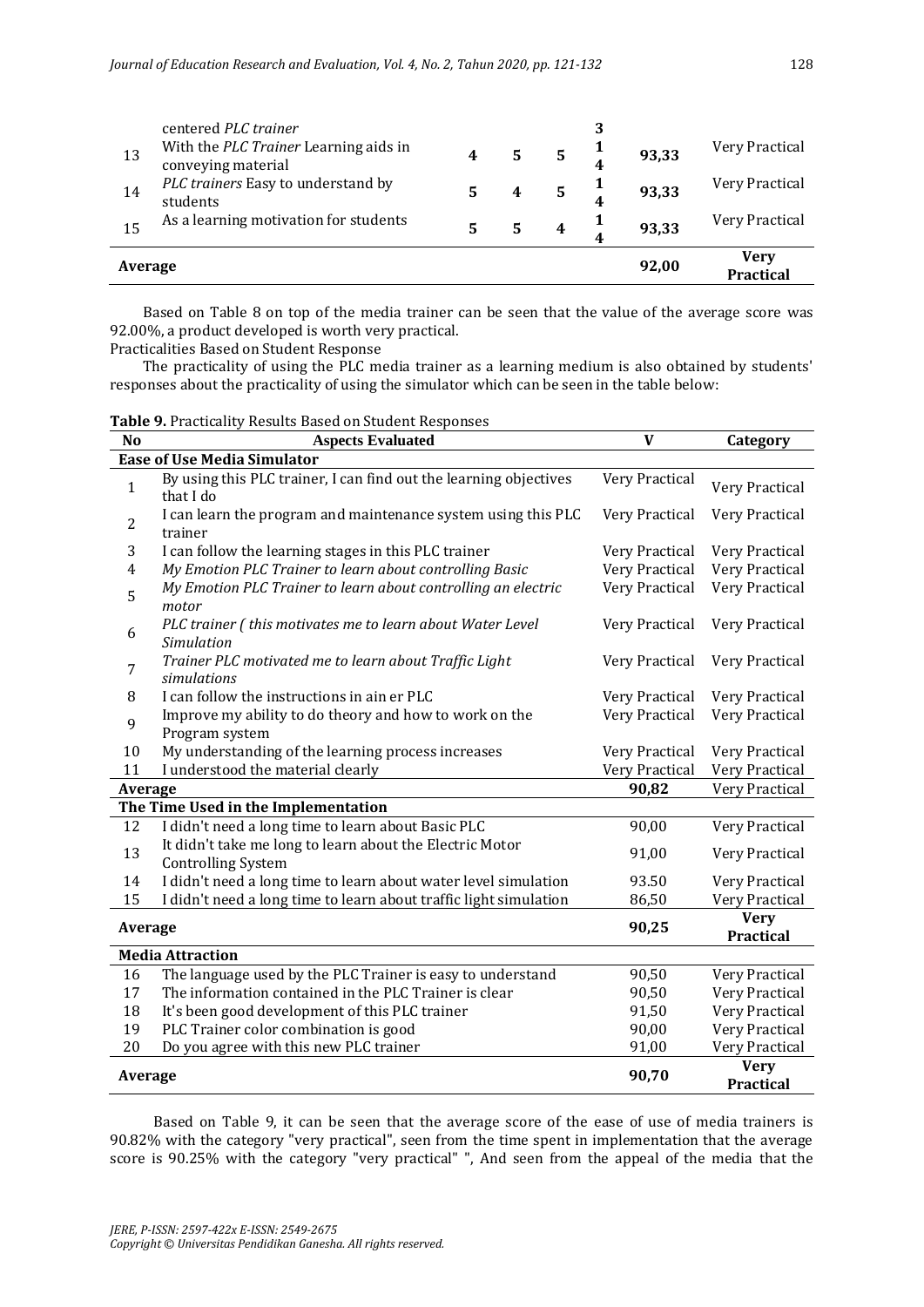average score is 90.70% with the category" very practical ". So it can be concluded that based on students' responses to the developed trainers very practical.

#### **Effectiveness test**

The effectiveness of using the *PLC* media *trainer* as a learning media on the installation of an electric motor is obtained from the achievement of student learning outcomes after using this media. Student learning outcomes are compared before using the media trainer as learning ( *pre-test* ). Data on learning results are obtained from objective tests which are first tested for validity, reliability, level of difficulty, and the difference.

Testing the validity of the trial instrument is carried out by conducting test questions on electrical power installation engineering students (outside the sample), the number of trials is 44 students. After testing the validity of the item items out of 45 questions given there are 20 valid items namely: 1, 4, 7, 9, 12, 14, 16, 19, 20, 22, 26, 29, 31, 32, 34, 35 , 39, 40, 42, and 45. While 25 items that are not valid are: 2, 3, 5, 6, 8, 10, 11, 13, 15, 17, 18, 21, 23, 24, 25, 27 , 28, 30, 33, 36, 37, 38, 41, 43, and 44. Test reliability is a measure of whether the test can be trusted UU No. 20 *Tahun* 2003. The results of the calculation of the reliability of the questions are known that all reliable questions using Microsoft Excel 2007 and more clearly can be seen in the reliability obtained with a value of 0.88. These results are compared with the r table, seen from the table value of 0.88 be rada in the range of  $0.80 \le r \le 1.00$ . The results of the analysis and based on the score of r, it can be seen that the test has a very high level of test reliability that is 0.88.

The difficulty index is made to see whether the questions that have been made are categorized as very easy, easy, medium, difficult, and very difficult. Based on all the questions that have been tested, the performed analysis and the results that from 45 questions, there are 7 items in the "hard" category, 23 questions in the "medium" category, and 15 items in the "easy" category.

Based on the test of distinguishing test questions on 45 test items it is known that 5 items have a distinguishing score in the "not good" category, 13 items in the "bad" category, 6 items in the "enough" category and 19 items in the "good" category. Then out of 45 questions, there are 25 *invalid questions* and 20 *valid* items used for research.

Retrieval of student learning outcomes data aims to see improvement in student learning outcomes through the use of tools that have been developed. Learning outcomes obtained after the *pretest* and *posttest* using multiple-choice questions as many as 20 items. Test the significance of the difference is done by using a *Gain Score* analysis which consists of two types, namely: *Pretest* (initial test) and *Posttest*  (final test), and the average results of the overall *Gain Score* of students.

|                                            | Control |                        |           |       |      |  |  |  |
|--------------------------------------------|---------|------------------------|-----------|-------|------|--|--|--|
| <b>Score</b>                               | N       | $\boldsymbol{X_{min}}$ | $X_{max}$ |       | SD   |  |  |  |
| <b>Pretest</b>                             | 40      |                        | 16        | 59,63 | 2,37 |  |  |  |
| <b>Posttest</b>                            | 40      | 10                     | 19        | 79,63 | 2,26 |  |  |  |
| N-Gain                                     | 40      | 0.17                   | $0.80\,$  | 0.52  | 0.16 |  |  |  |
| Perbandingan % Posttest dan Pretest = 20 % |         |                        |           |       |      |  |  |  |
| <b>Score Maximal = 20</b>                  |         |                        |           |       |      |  |  |  |

**Tabel 10.** *Pretest, Posttest* and *Gain Score Statistic*

Based on Table 10 above, an average pretest score was 59.63, an average posttest score was 79.60 and an average N-gain of a student's total was 0.52. The pretest standard deviation was 2.37, the posttest standard deviation was 2.26 and the standard deviation can be seen from the N-gain was 0.16, then it can be simplified to be displayed as a queue of pretest and posttest learning outcomes. It has proven the valid, practical, and effective learning in learning at school.

### **Discussion**

Based on the research of PLC media trainer development that has been done, firstly, it has been successfully developed a PLC media trainer for learning to install electric motors in SMK Negeri 5 Batam schools that have passed the validity, practicality, and effectiveness test stages. The results of the validity data analysis of the 5 (four) opinions of experts, the media knew the average value, namely: didactic requirements 0.89 with a valid category, construction aspects was 0.86 with a valid category, and technical requirements 0.88 with a valid category. So, when viewed from the results of the overall total average score was 0.948 with a valid category. The results of data analysis seen from the practicality based on the response of 3 (three) teachers get an average score of 92.00% with a very practical category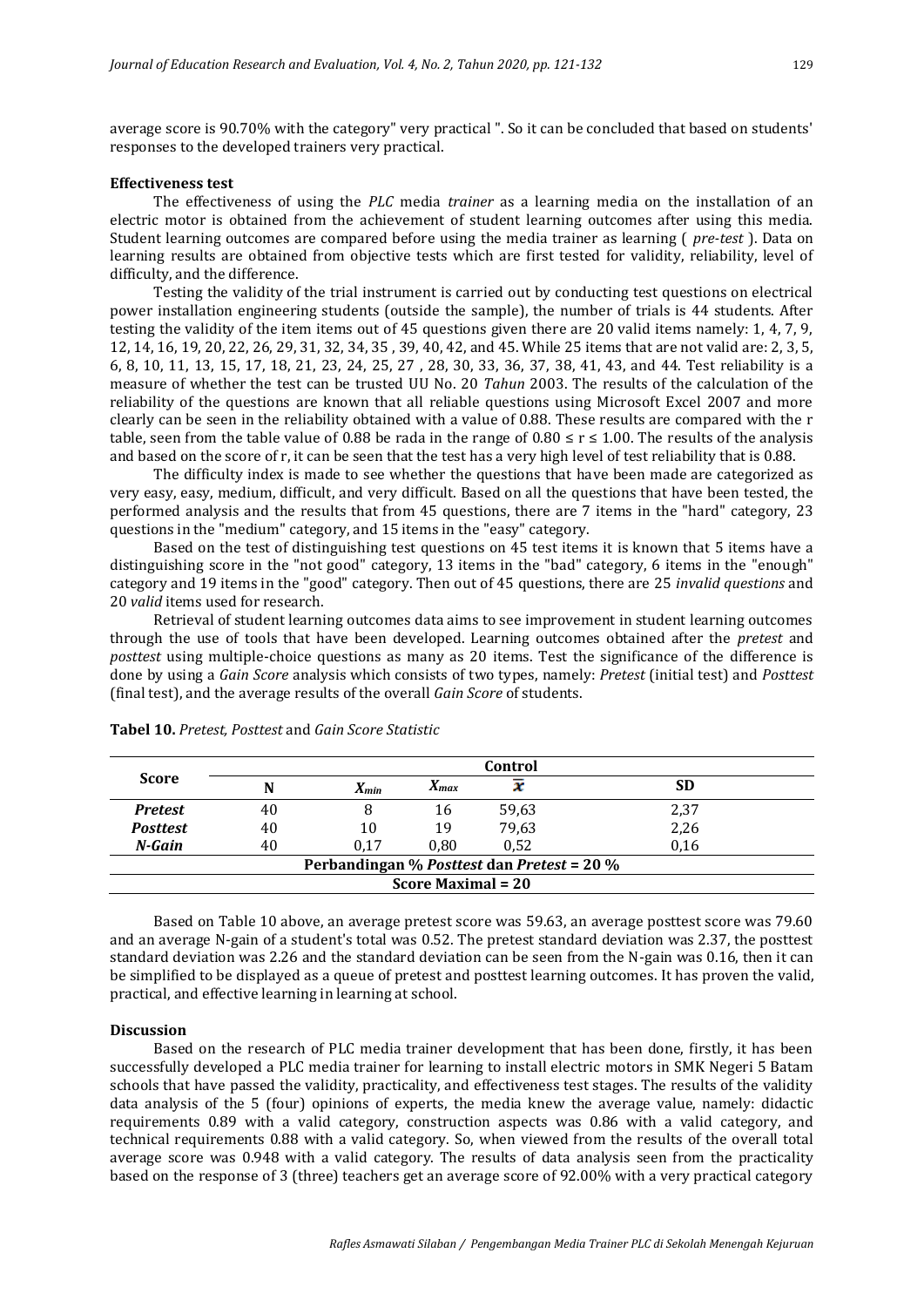and the results of data analysis seen from the practicality based on student responses known to the average value, namely: ease of use of media trainers 90.82% with very practical category, the time used in the implementation of 90.25% with a very practical category and the attractiveness of the media 90.70% with a very practical category. So, when viewed from the total results the overall average gets 90.94% with a very practical category. The results of data analysis are seen from the effectiveness test based on the pretest and posttest. It can be seen from the average score of the pretest score of 59.63% and the average posttest score of 79.63%. The overall N-gain of students is 0.52. So, it can be concluded that the trainer is valid, practical, and effective in learning in school.

Media trainer, Khosnevis (Suryani, 2006: 3) that: Trainer is an application simulation process of building a model of a real system or a proposed system, conducting experiments with the model to explain system behavior, study system performance, or to build a new system following the performance desirable (Obermeier et al., 2015). This media is a form of the student learning experience. With real deepening faced by students will lead to a more enjoyable, effective learning process and will certainly produce meaningful learning. With this media, students will be increasingly focused on what they make, of course, this will foster challenges and high learning interest, so learning becomes meaningful. With the PLC media trainer, the learning process consists of the material learned that must be connected to the cognitive structure substantially and regularly. This is following the opinion of Ravai and Nana (2005) which states that According to Rivai and Nana (2005) in learning there are conditions that can support the creation of meaningful learning, namely: 1) the material learned must be associated with cognitive structures substantially and with regularity; 2) students have concepts that correspond to the material to be linked; 3) students must have the will to connect the concept with cognitive structures substantially and regularly as well.

Several research results have proven that the development of PLC media trainers is practical and effective in school learning. Fauza (2020) found that the development carried out had resulted in a valid, practical, and efficient PLC and Electro-pneumatic media trainer product for PLC and Pneumatic subjects at SMK N 1 Bukittinggi. The validity value obtained was 89.7% so that it was categorized as very valid, the practicality value obtained from teachers and students was 93% and 91% so that it was categorized as very practical, and the value of effectiveness obtained was 87% so it was included in the effective category. Arianto (2020) also stated that the PLC microcontroller-based media trainer was already very valid, very practical, and effective to be used as a practicum tool in PLC subjects majoring in Electrical Power Engineering in SMK Negeri 1 Bukittinggi.

Cahyanto (2014) suggested that the development of learning media for Program Logic Control (PLC) courses through five stages, namely analysis begins with the analysis of student needs, the design is the stage of product design consisting of making research instruments, development is the stage of product development starting from making simulations to validated by expert lecturers, implementation is the stage of implementing media products in field trials, evaluation is the end of the procedure for developing learning media for Program Logic Control (PLC) using a 3D virtual plant. This research recommends for the campus that learning media is an important part of learning tools especially in program logic control (PLC) courses so that the Electrical Engineering Education (PTE) laboratory provides mini plant trainers like industry for PLC simulations.

In addition, Sarwono & Ananta (2018) that PLC S7-1200 trainer learning was developed to improve student understanding. This is evidenced by the difference in learning outcomes between the control class that does not use the media trainer and the experimental class that uses the S7-1200 trainer learning media. The increase in the average value that occurred in the experimental class was higher than the increase in the average value that occurred in the control class. Based on the data obtained, the average increase in the pretest and posttest values for the control class was 41.30%, while the experimental class was 45.50%. There is also an increase in students' learning outcomes through the n gain test to experience an increase in the "medium" category of 0.60 for the control class and 0.67 for the experimental class. Furthermore, to maximize it, these teaching aids need to be used independently by students, so that an increase in learning outcomes can be maximized.

#### **4. Conclusion**

Based on the research of PLC media trainer development that has been carried out, the first conclusion is that a PLC media trainer has been successfully developed for the learning of electric motor installations at SMK Negeri 5 Batam schools that have passed the validity, practicality, and effectiveness test stages. The results of the validity data analysis of the 5 opinions of experts, the media knew the average value, namely: didactic requirements 0.89 with a valid category, construction aspects 0.86 with a valid category, and technical requirements 0.88 with a valid category. So, when viewed from the results of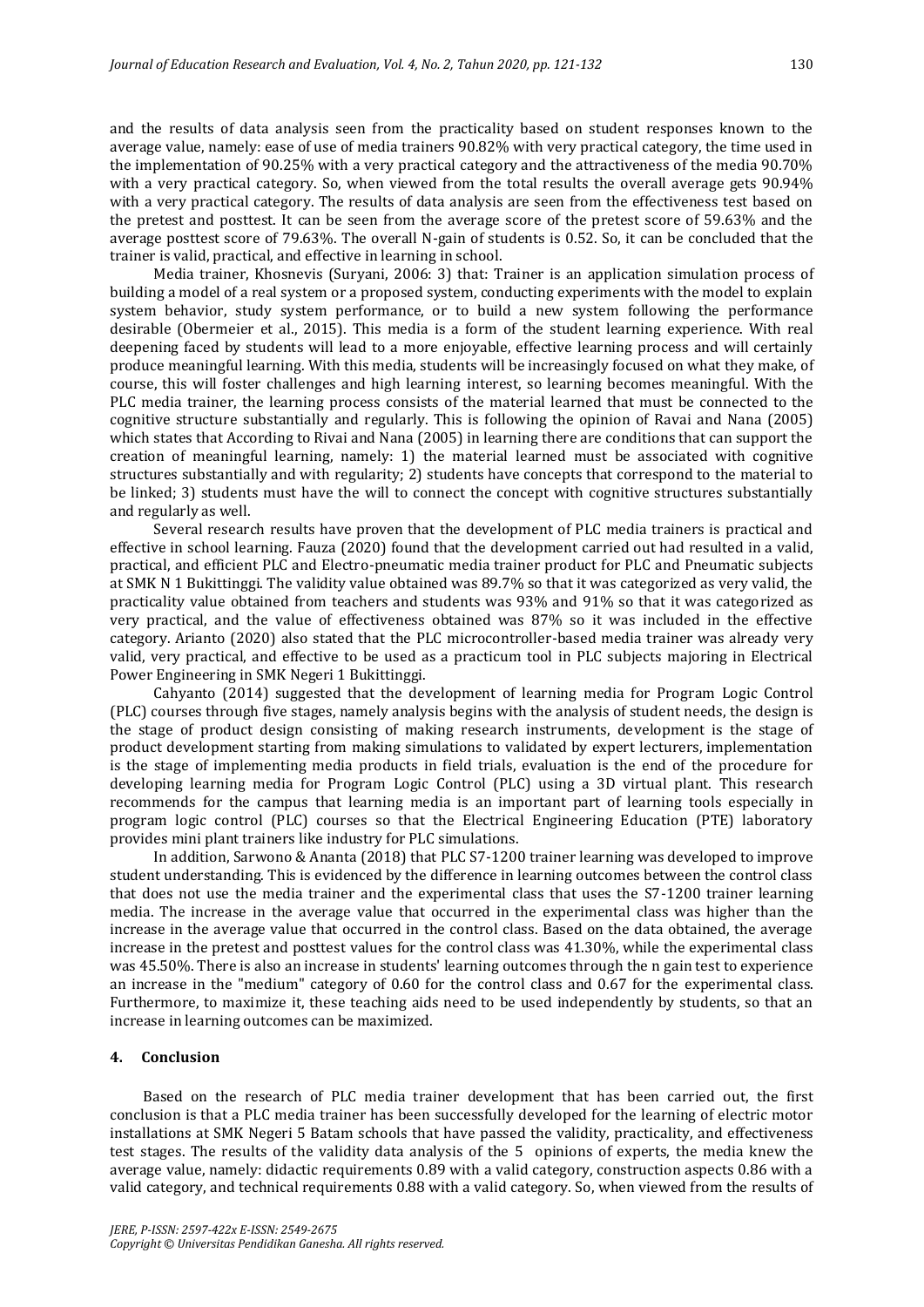the overall total average score was 0.948 with a valid category. The results of data analysis seen from the practicality based on the response of 3 (three) teachers get an average score of 92.00% with a very practical category and the results of data analysis seen from the practicality based on student responses known to the average value namely: ease of use of media trainers 90.82% very practical category, the time used in the implementation of 90.25% with a very practical category and the attractiveness of the media 90.70% with a very practical category. So, when viewed from the total results the overall average gets 90.94% with a very practical category. The results of data analysis are seen from the effectiveness test based on the pretest and posttest. It can be seen from the average score of the pretest score of 59.63% and the average posttest score of 79.63%. If the overall N-gain of students is 0.52

### **References**

Abdul R. (2012). Deskripsi Sekolah Menengah Kejuruan. (Online). [\(http://eprints.uny.ac.id/8459/3\)](http://eprints.uny.ac.id/8459/3)

- Adi, Agung Nugroho. (2010). Mekatronika. Yogyakarta : Graha Ilmu
- Ahmad Rivai dan Nana Sudjana. 2005. Media Pengajaran. Bandung: Sinar Baru Algesindo
- Anderson, A, (1994) *Pemilihan dan pengembangan media untuk pembelajaran, Jakarta* : PT.Raja Grafindo Persada
- Ariani, Niken. Dan Haryanto, Dany. 2010. *Pembelajaran Multimedia di Sekolah*. Jakarta: Prestasi Pustaka.
- Arianto, T. (2020). Pengembangan Trainer Programmable Logic Control ( PLC ) Berbasis Microcontroller untuk Siswa SMK N 1 Bukittinggi. *Journal of Multidicsiplinary Research and Development*, *2*(2), 105– 110.

Arsyad, Azhar. (2013). Media Pembelajaran Edisi Revisi. Jakarta: PT. Raja Grafindo Persada.

Azwar, Saifuddin (2014). Metode Penelitian. Yogyakarta: Pustaka Pelajar.

- Barret, M. (2008). *The Design Of A Portable Programmable Logic Controller ( Plc ) Training System For Use Outside Of The Automation Laboratory*. 1– 5.
- Cahyanto, A. (2014). *Pengembangan Media Pembelajaran Menggunakan Plant Virtual 3d Mata Kuliah Programable Logic Control ( PLC )*. *1*.

Djamarah, Syaiful Bahri dan Aswan Zain. 2010. Strategi Belajar Mengajar. Jakarta: Rineka Cipta.

Fauza, M. A. A. (2020). Pengembangan Trainer Programmable Logic Controller ( PLC ) dan Elektropneumatik untuk Siswa SMK N 1 Bukittinggi. *Journal of Multidicsiplinary Research Andh Development*, *1*(2), 87– 92.

Hamalik, Oemar. 2008. Proses Belajar Mengajar. Jakarta: Bumi Aksara.

Isjoni. (2010). Cooperative Learning (Efektivitas Pembelajaran Kelompok). Bandung: Alfabeta.

Obermeier, M., Braun, S., Vogel-heuser, B., & Member, S. (2015). A Model-Driven Approach on Object-Oriented PLC Programming for Manufacturing Systems with Regard to Usability. *IEEE Transactions on Industrial Informatics*, *11*(3), 790– 800. https://doi.org/10.1109/TII.2014.2346133

Paul Suparno. 1997. Filsafat Konstruktivisme Dalam Pendidikan. Yogyakarta: Kanisius

- Park, C. M., Bajimaya, S. M., Park, S. C., & Wang, G. N. (2006). *Development of Virtual Simulator for Visual Validation of PLC Program*. 1– 5.
- Republik Indonesia. (1990). Peraturan Pemerintah Republik Indonesia Nomor 29 Tahun 1990 tentang Pendidikan Menengah. Jakarta: Sekretaris Negara Republik Indonesia.